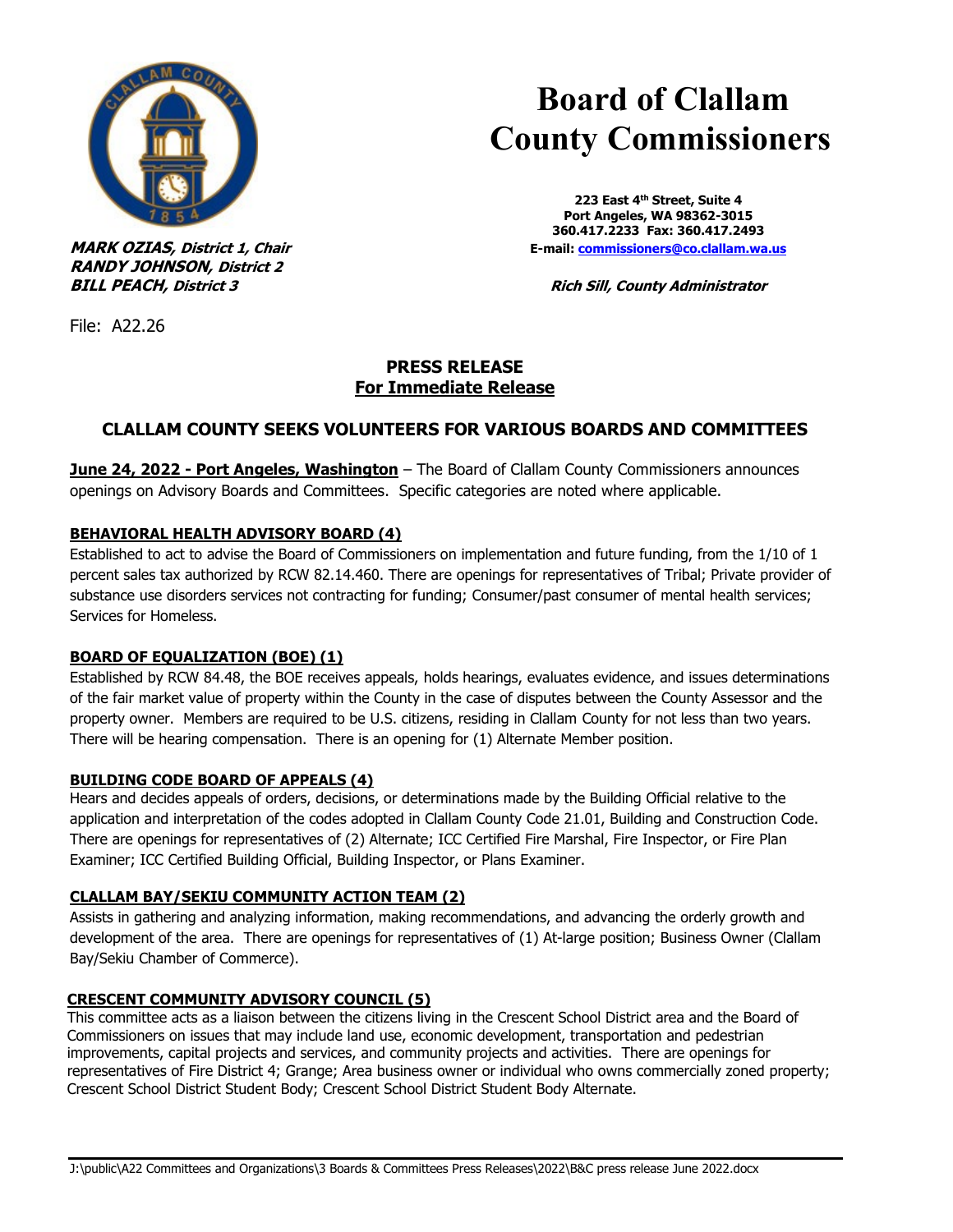#### **DEVELOPMENTAL DISABILITIES ADVISORY COMMITTEE (2)**

Volunteers act in an advisory capacity to plan and make recommendations to the Board of Commissioners and the Department of Health and Human Services regarding programs and services for persons who have intellectual disability, cerebral palsy, epilepsy, autism, other neurological impairments, or developmental disabilities and their families through service contracts with provider agencies. There are openings for (2) committee members.

#### **FAIR ADVISORY BOARD (1)**

Assists the County in delivery of Fair services to its residents and visitors. Under the direction of the Board of Commissioners through the Director of Parks, Fair, and Facilities, the advisory board holds public meetings as necessary, advises and assists the County in developing reasonable rules, fees, and regulations for the operation of the County Fair; and program development strategies. There is an opening for (1) At-large position.

#### **HOMELESSNESS TASK FORCE (20)**

Commissioners on various matters related to the issues regarding homelessness in Clallam County. There are openings for representatives of City government of Forks Alternate; Tribal government of Lower Elwha Klallam; Tribal government of Lower Elwha Klallam Alternate; Tribal government of Makah; Tribal government of Makah Alternate; Tribal government of Quileute; Tribal government of Quileute Alternate; Healthcare providers Alternate; Mental health/substance use providers Alternate; Domestic Violence/Sexual Assault Providers; Department of Social and Health Services; Serenity House Alternate; Law and Justice System Alternate; Faith Community; Faith Community Alternate; Business Community Alternate; (2) Homeless or formerly homeless Alternates; At-large Alternate; Advocate for youth issues Alternate.

#### **LODGING TAX ADVISORY COMMITTEE (1)**

Statute requires an advisory committee to review all proposed changes to expenditures from the Hotel/Motel Tax Fund and to make recommendations to the Board of Commissioners. There is an opening for (1) Collector of the tax position.

#### **MARINE RESOURCES COMMITTEE (4)**

The Marine Resource Committee advises the County Commissioners regarding issues related to the marine resources of the Strait of Juan de Fuca and its bays, estuaries, and inlets within the borders of Clallam County. There are openings for representatives of Makah Tribe; Makah Tribe Alternate; Marine Related Recreation and Tourism Alternate and District II Alternate.

## **PARK AND RECREATION ADVISORY BOARD (1)**

Assists the County in delivery of park and recreation services to its residents and visitors. Under the direction of the Board of Commissioners through the Director of Parks, Fair, and Facilities, the advisory board holds public meetings as necessary, advises and assists the County in developing reasonable rules, fees, and regulations for the operation of County Parks and other recreational facilities, and reviews park acquisitions and development strategies. There is an opening for (1) committee member position.

#### **PERMIT ADVISORY BOARD (11)**

Makes recommendations to the Board of Commissioners and Director of the Department of Community Development for changes in the building code and permitting. There are openings for representatives of Architect; Building Designer; Building Trades; Certified Septic Designer/Installer; Engineer category (structural/civil); Economic Development Council; Environmental Consultant; Homebuilders' Association; Propane/Woodstove Contractor; Manufactured Homes/Mobile Home Association; ex officio-Planning Manager.

#### **PLANNING COMMISSION (2)**

The Planning Commission assists the Clallam County Board of Commissioners, through the Department of Community Development (DCD), with review of land use policy and related issues such as comprehensive land use plans and planning ordinances. Commissioners must have the ability to listen to diverse viewpoints and consider long-term interests of Clallam County. There are openings for representatives of District III b (2019); District III c (2018).